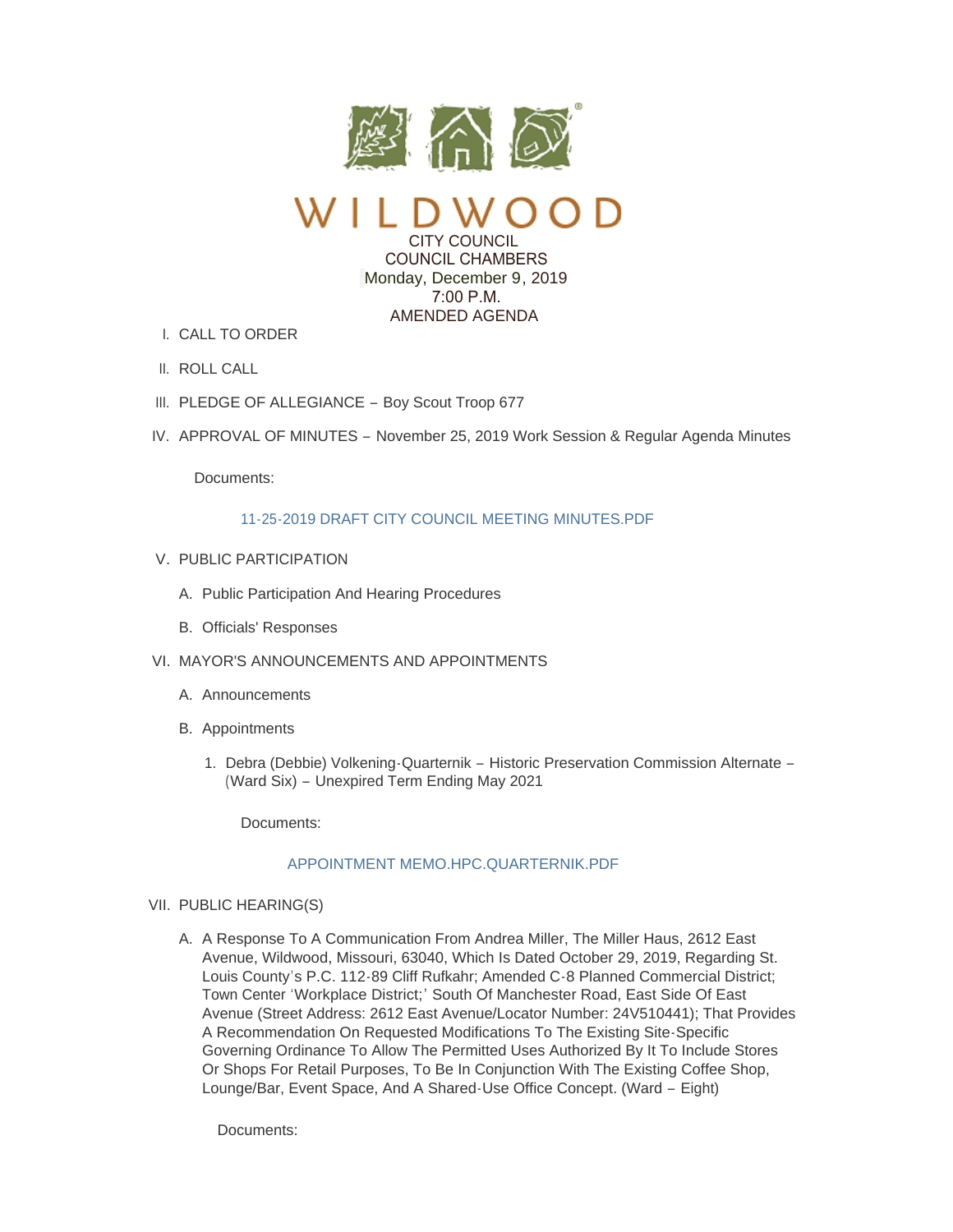B. Proposed 2020 Municipal Budget

Documents:

#### [2020 BUDGET PUBLIC HEARING.PDF](https://www.cityofwildwood.com/AgendaCenter/ViewFile/Item/23295?fileID=28439)

# VIII. LEGISLATION

- UNFINISHED BUSINESS A.
	- BILL #2528 1.

AN ORDINANCE BY THE CITY COUNCIL OF THE CITY OF WILDWOOD, MISSOURI GRANTING APPROVAL OF A REPLACEMENT DEPOSIT AGREEMENT FOR PLAT 1 OF THE "MAIN STREET CROSSING" SUBDIVISION [PLAT BOOK 365; PAGE 323-327]; A THIRTY-FIVE (35) LOT PORTION OF AN OVERALL TWENTY-EIGHT (28) ACRE RESIDENTIAL DEVELOPMENT THAT IS LOCATED IN THE WEST HALF OF THE SOUTHWEST QUARTER OF SECTION 1 AND THE EAST HALF OF THE SOUTHEAST QUARTER OF SECTION 2, TOWNSHIP 44 NORTH, RANGE 3 EAST, CITY OF WILDWOOD, ST. LOUIS COUNTY, MISSOURI, AND, MORE SPECIFICALLY, SITUATED ON THE EAST SIDE OF STATE ROUTE 109, ON THE NORTH AND SOUTH SIDES OF MAIN STREET, FOR THE PURPOSES OF ALLOWING THE DEVELOPER ADDITIONAL TIME TO COMPLETE REQUIRED IMPROVEMENTS ASSOCIATED WITH THE PROJECT. *Recommended by the Department of Planning* (Second Reading) (Ward – Eight) Direct Budgetary Impact: None Funding Source: None

Documents:

[BILL 2528.PDF](https://www.cityofwildwood.com/AgendaCenter/ViewFile/Item/23366?fileID=28467)

BILL #2529 2.

AN ORDINANCE BY THE CITY COUNCIL OF THE CITY OF WILDWOOD, MISSOURI GRANTING APPROVAL OF A REPLACEMENT DEPOSIT AGREEMENT FOR PLAT 2 OF THE "MAIN STREET CROSSING" SUBDIVISION [PLAT BOOK 366; PAGE 41-43]; A THIRTY-FIVE (35) LOT PORTION OF AN OVERALL TWENTY-EIGHT (28) ACRE RESIDENTIAL DEVELOPMENT THAT IS LOCATED IN THE WEST HALF OF THE SOUTHWEST QUARTER OF SECTION 1 AND THE EAST HALF OF THE SOUTHEAST QUARTER OF SECTION 2, TOWNSHIP 44 NORTH, RANGE 3 EAST, CITY OF WILDWOOD, ST. LOUIS COUNTY, MISSOURI, AND, MORE SPECIFICALLY, SITUATED ON THE EAST SIDE OF STATE ROUTE 109, ON THE NORTH AND SOUTH SIDES OF MAIN STREET, FOR THE PURPOSES OF ALLOWING THE DEVELOPER ADDITIONAL TIME TO COMPLETE REQUIRED IMPROVEMENTS ASSOCIATED WITH THE PROJECT. *Recommended by the Department of Planning* (Second Reading) (Ward – Eight) Direct Budgetary Impact: None

Funding Source: None

Documents:

[BILL 2529.PDF](https://www.cityofwildwood.com/AgendaCenter/ViewFile/Item/23367?fileID=28468)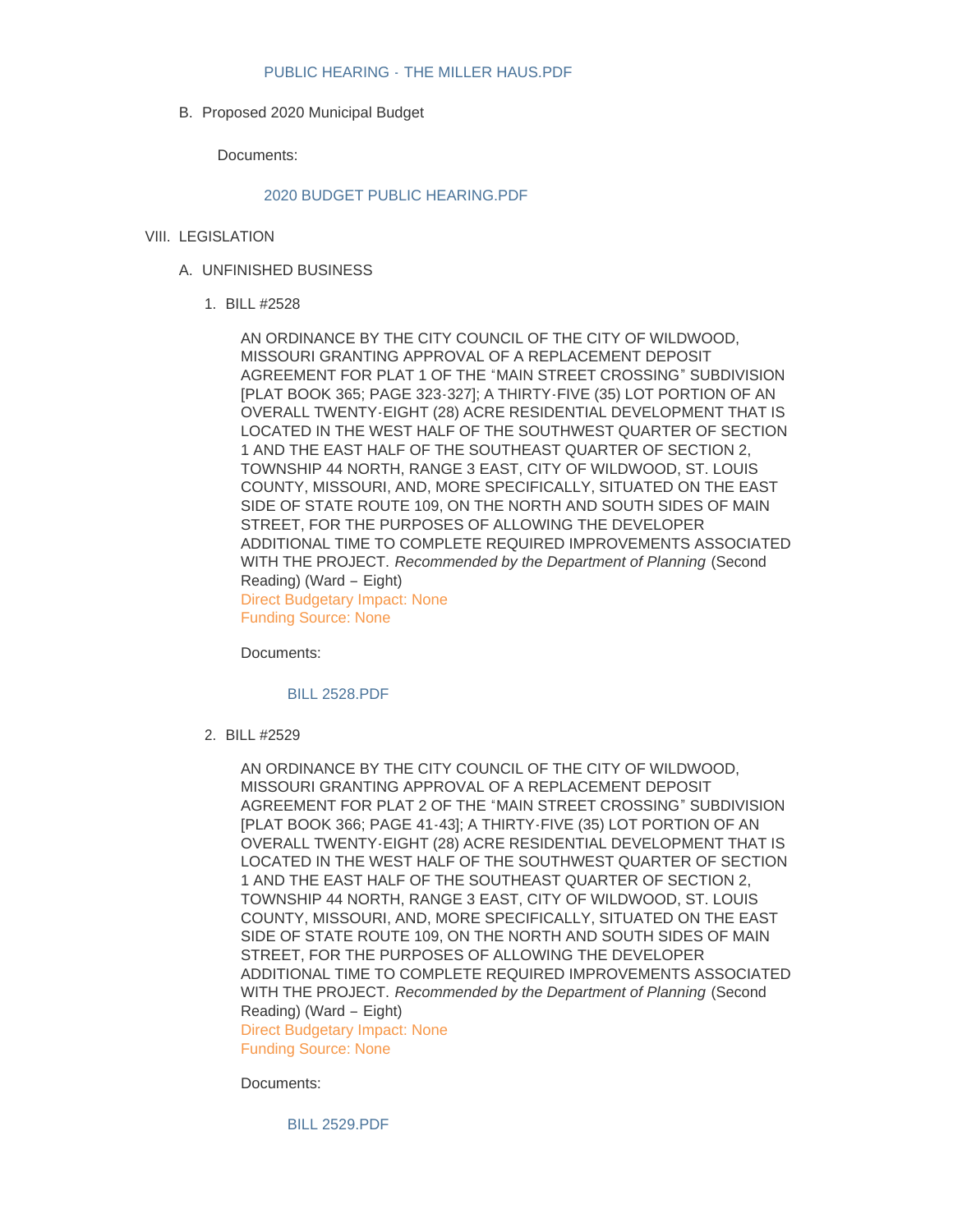BILL #2530 3.

AN ORDINANCE BY THE CITY COUNCIL OF THE CITY OF WILDWOOD, MISSOURI GRANTING APPROVAL OF A REPLACEMENT DEPOSIT AGREEMENT FOR PLAT 3 OF THE "MAIN STREET CROSSING" SUBDIVISION [PLAT BOOK 366; PAGE 290-293]; A THIRTY-FOUR (34) LOT PORTION OF AN OVERALL TWENTY-EIGHT (28) ACRE RESIDENTIAL DEVELOPMENT THAT IS LOCATED IN THE WEST HALF OF THE SOUTHWEST QUARTER OF SECTION 1 AND THE EAST HALF OF THE SOUTHEAST QUARTER OF SECTION 2, TOWNSHIP 44 NORTH, RANGE 3 EAST, CITY OF WILDWOOD, ST. LOUIS COUNTY, MISSOURI, AND, MORE SPECIFICALLY, SITUATED ON THE EAST SIDE OF STATE ROUTE 109, ON THE NORTH AND SOUTH SIDES OF MAIN STREET, FOR THE PURPOSES OF ALLOWING THE DEVELOPER ADDITIONAL TIME TO COMPLETE REQUIRED IMPROVEMENTS ASSOCIATED WITH THE PROJECT. *Recommended by the Department of Planning* (Second Reading) (Ward – Eight) Direct Budgetary Impact: None Funding Source: None

Documents:

[BILL 2530.PDF](https://www.cityofwildwood.com/AgendaCenter/ViewFile/Item/23368?fileID=28469)

BILL #2531 4.

AN ORDINANCE ADOPTING THE MUNICIPAL BUDGET AND CAPITAL IMPROVEMENT PROGRAM FOR THE CITY OF WILDWOOD FOR FISCAL YEAR 2020. *Recommended by the City Administrator* (Second Reading) (Wards – All)

Direct Budgetary Impact: \$17,029,004 Funding Source: All Funds

Documents:

#### [BILL 2531.PDF](https://www.cityofwildwood.com/AgendaCenter/ViewFile/Item/23369?fileID=28489)

BILL #2532 5.

AN ORDINANCE OF THE CITY OF WILDWOOD, MISSOURI, AUTHORIZING THE MAYOR TO NEGOTIATE AND EXECUTE AN ADDENDUM TO AND A RENEWAL OF THE POLICE SERVICE AGREEMENT WITH ST. LOUIS COUNTY FOR THE YEAR 2020. *Recommended by the City Administrator* (Second Reading) (Wards – All)

Direct Budgetary Impact: \$4,911,017.84 Funding Source: General Fund, Proposition P Funds

Documents:

#### [BILL 2532.PDF](https://www.cityofwildwood.com/AgendaCenter/ViewFile/Item/23370?fileID=28471)

- **B. NEW BUSINESS** 
	- BILL #2533 1.

AN ORDINANCE BY THE CITY COUNCIL OF THE CITY OF WILDWOOD, MISSOURI AUTHORIZING THE MAYOR OF THE CITY OF WILDWOOD, MISSOURI TO ENTER INTO AN AMENDED AGREEMENT WITH THE MISSOURI-AMERICAN WATER COMPANY FOR ITS PLANNED USE OF CITY-OWNED INTERNET POLES IN ASSOCIATION WITH ITS DATA COLLECTION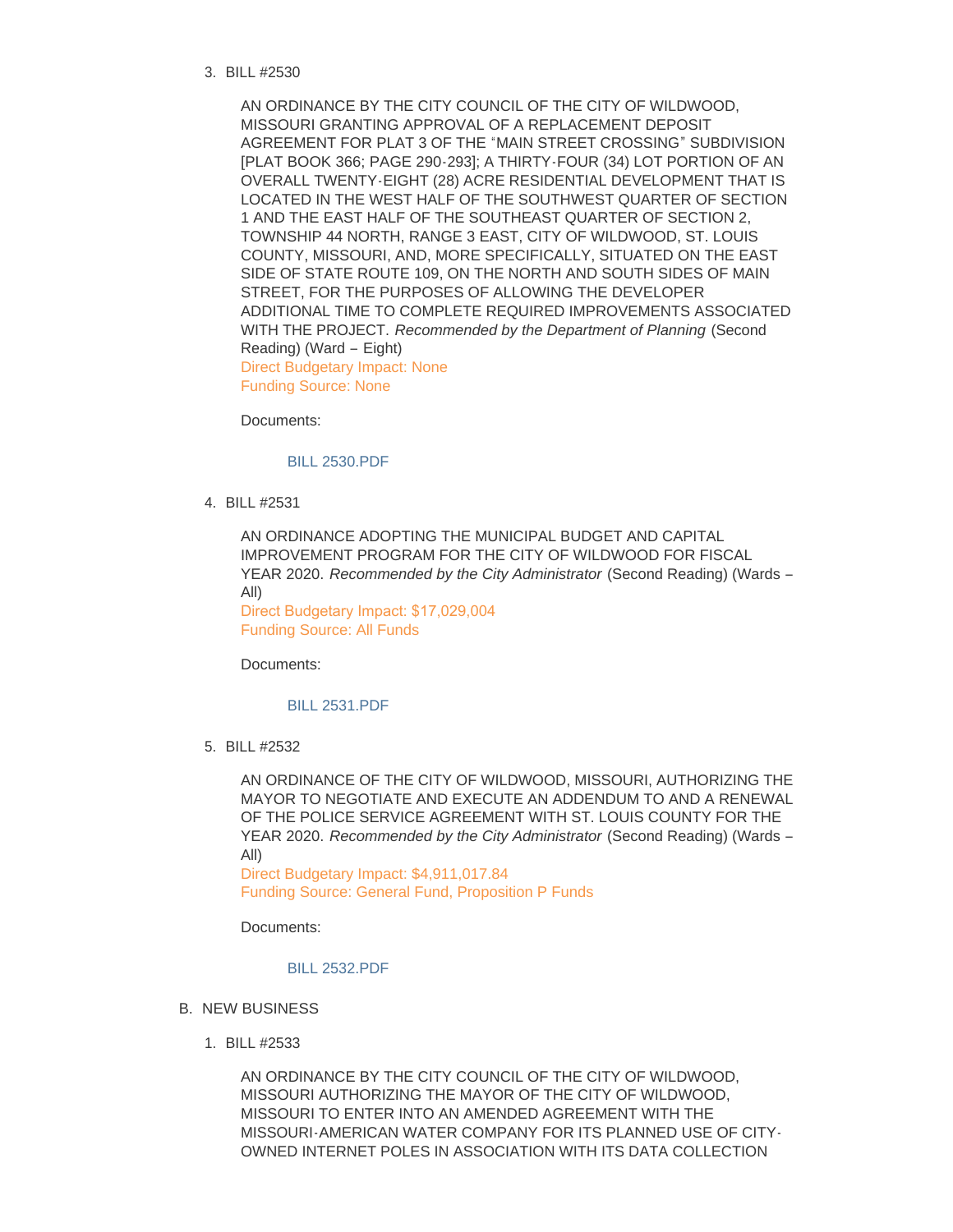UNIT (DCU) INSTALLATIONS. *Recommended by the Department of Planning*  (First Reading) (Wards – All) Direct Budgetary Impact: None Funding Source: None

Documents:

#### [BILL 2533.PDF](https://www.cityofwildwood.com/AgendaCenter/ViewFile/Item/23298?fileID=28445)

BILL #2534 2.

AN ORDINANCE AUTHORIZING THE APPROVAL OF A SECOND REPLACEMENT CASH DEPOSIT AGREEMENT FOR THE 'HENCKEN VALLEY ESTATES SUBDIVISION,' A THIRTEEN (13) LOT RESIDENTIAL DEVELOPMENT, RECORDED IN PLAT BOOK 354, PAGE 176, BEING LOCATED ON A 44.2 ACRE TRACT OF LAND, WHICH IS PART OF THE NORTHWEST QUARTER OF SECTION 21, TOWNSHIP 44 NORTH, RANGE 3 EAST, CITY OF WILDWOOD, ST. LOUIS COUNTY, MISSOURI AND, MORE SPECIFICALLY, LOCATED ON THE EAST SIDE OF HENCKEN ROAD, SOUTH OF STATE ROUTE 100. *Recommended by the Department of Planning* (First Reading) (Ward – Six) Direct Budgetary Impact: None Funding Source: None

Documents:

### [BILL 2534.PDF](https://www.cityofwildwood.com/AgendaCenter/ViewFile/Item/23386?fileID=28483)

BILL #2535 3.

AN ORDINANCE BY THE CITY COUNCIL OF THE CITY OF WILDWOOD, MISSOURI THAT HEREBY AUTHORIZES A CHANGE TO AMENDED C-8 PLANNED COMMERCIAL DISTRICT ORDINANCE #2352 TO ACCOMMODATE THE ADDITION OF SPECIALTY RETAIL STORES AND SHOPS, AS PART OF THE REUSE OF AN EXISTING BUILDING SITUATED ON THIS SITE, AND BEING LOCATED IN THE TOWN CENTER AREA, UNDER A SET OF SPECIFIC CONDITIONS THAT ARE CONSISTENT WITH THE LETTER OF RECOMMENDATION APPROVED BY THE PLANNING AND ZONING COMMISSION ON NOVEMBER 18, 2019 AND, THEREAFTER, FORWARDED TO CITY COUNCIL FOR ITS REVIEW AND CONSIDERATION - St. Louis County's P.C. 112-89 Cliff Rufkahr. *Recommended by the Department of Planning*  (First Reading) (Ward – Eight) Direct Budgetary Impact: None

Funding Source: None

Documents:

# [BILL 2535.PDF](https://www.cityofwildwood.com/AgendaCenter/ViewFile/Item/23304?fileID=28452)

BILL #2536 4.

AN ORDINANCE OF THE CITY OF WILDWOOD, MISSOURI, REVISING THE BUDGET FOR THE CITY OF WILDWOOD, MISSOURI, FOR THE FISCAL YEAR COMMENCING ON JANUARY 1, 2019, AND ENDING ON DECEMBER 31, 2019. *Recommended by the City Administrator* (First Reading) (Wards – All) Direct Budgetary Impact: (\$11,270) Funding Source: All Funds

Documents: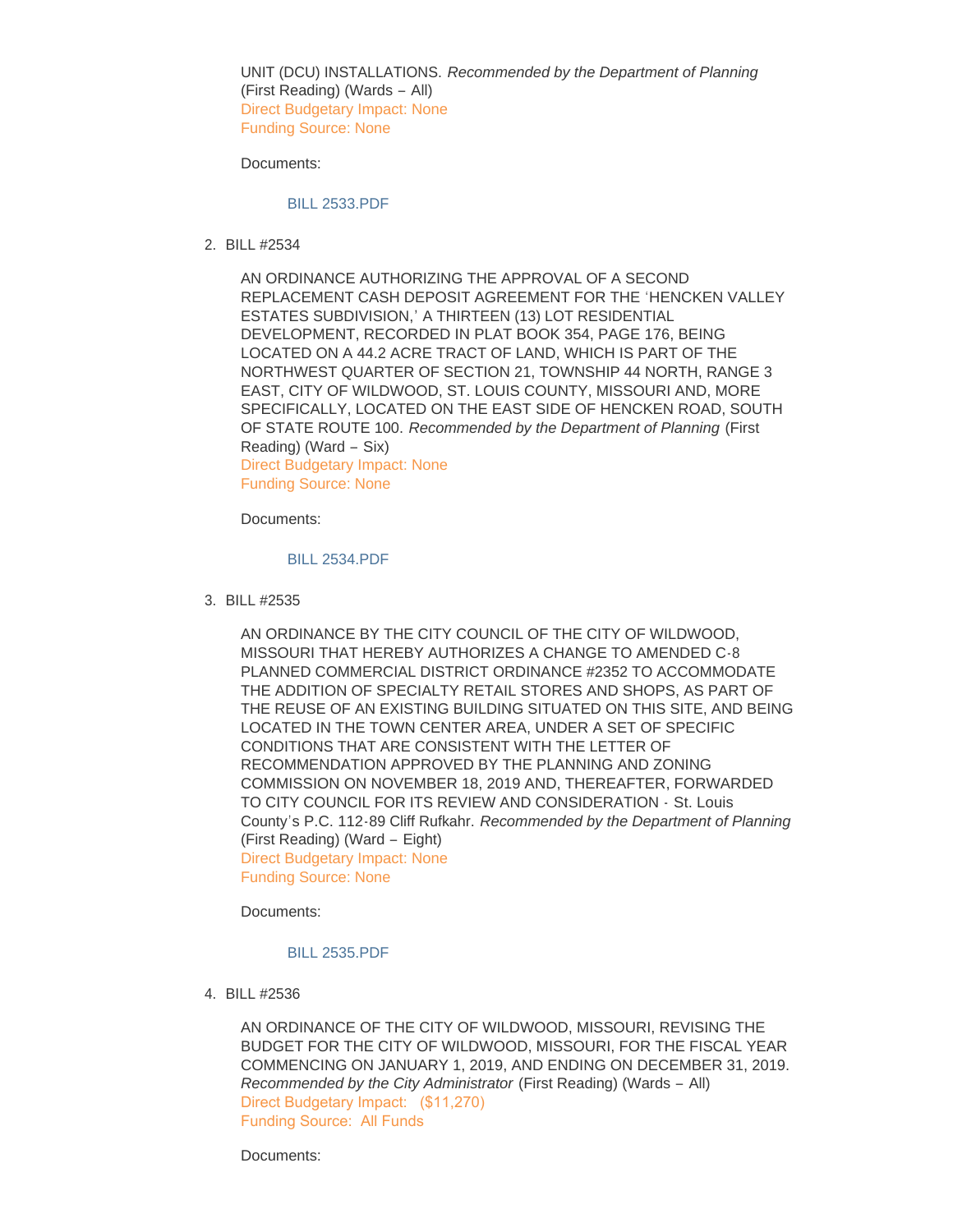## BILL 2536 - [COMBINED 2019 YE BA ORDINANCE.PDF](https://www.cityofwildwood.com/AgendaCenter/ViewFile/Item/23382?fileID=28478)

BILL #2537 5.

AN ORDINANCE AMENDING ARTICLE II OF CHAPTER 210 OF THE CODE OF ORDINANCES OF THE CITY OF WILDWOOD BY ENACTING A NEW SECTION 210.025; AND PROVIDING FOR THE OFFENSE OF DOMESTIC ASSAULT. *Recommended by the City Administrator* (First Reading) (Wards – All) Direct Budgetary Impact: None Funding Source: Not Applicable

Documents:

## [BILL 2537.PDF](https://www.cityofwildwood.com/AgendaCenter/ViewFile/Item/23383?fileID=28480)

- IX. RESOLUTIONS None
- X. MISCELLANEOUS
	- A. Approval Of Expenditures Motion To Grant The Mayor Authority To Approve December 2019 Expenditures. (Wards – All)
	- B. Receive And File Three (3) Items
		- P.Z. 15-19 Chesterfield Montessori School, 1400 Ladue Road, Chesterfield, Missouri 1. 63017 – A Request For A Conditional Use Permit (CUP) In The NU Non-Urban Residence District And FPNU Floodplain Non-Urban Residence District, For A Seven Point Nineteen (7.19) Acre Tract Of Land That Is Located On The Southeast Side Of Babler Park Drive, West Of State Route 109 (Locator Number: 20W420051/Street Address: 17950 Pond Bridge Road). Proposed Use: Outdoor Education Center To Be Utilized By A Private, Not-For-Profit Elementary School, With Supporting Storage Structure, Which Is Inclusive Of A Covered Patio Area, Associated Parking Lot, And Vault-Type Restroom Facility. (Ward – Three)

Documents:

# RECEIVE AND FILE - [P.Z. 15-19 CHESTERFIELD MONTESSORI](https://www.cityofwildwood.com/AgendaCenter/ViewFile/Item/23299?fileID=28446)  SCHOOL.PDF

2. The Department Of Planning Report, With Recommendation, On Results Of Water Testing, Regarding P.Z. 15-17 Babler Farms, L.L.C., C/O Tom Roberts, 550 Laurey Lane, Wildwood, Missouri, 63005 – A Conditional Use Permit (CUP) In The NU Non-Urban Residence District For A Fifty-Nine Point Nine (59.9) Acre Tract Of Land That Is Located At The Terminus Of Laurey Lane (Locator Numbers: 20X630015 And 20X630024/Street Addresses: 500 And 550 Laurey Lane). Authorized Conditional Use: An Existing Large Water Feature – Lake – And Associated Waterfall Structure – (As Defined By §415.030 Of The City Of Wildwood's Zoning Regulations). The Large Water Feature Is Three Point Four (3.4) Acres In Size. (Ward – One)

Documents:

# RECEIVE AND FILE - [P.Z. 15-17 BABLER FARMS.PDF](https://www.cityofwildwood.com/AgendaCenter/ViewFile/Item/23307?fileID=28455)

3. The City Of Wildwood's Planning And Zoning Commission's Year In Review -Calendar Year 2019, As Set Forth In Its Amended By-Laws, Which Were Adopted In 2019. (Wards – All)